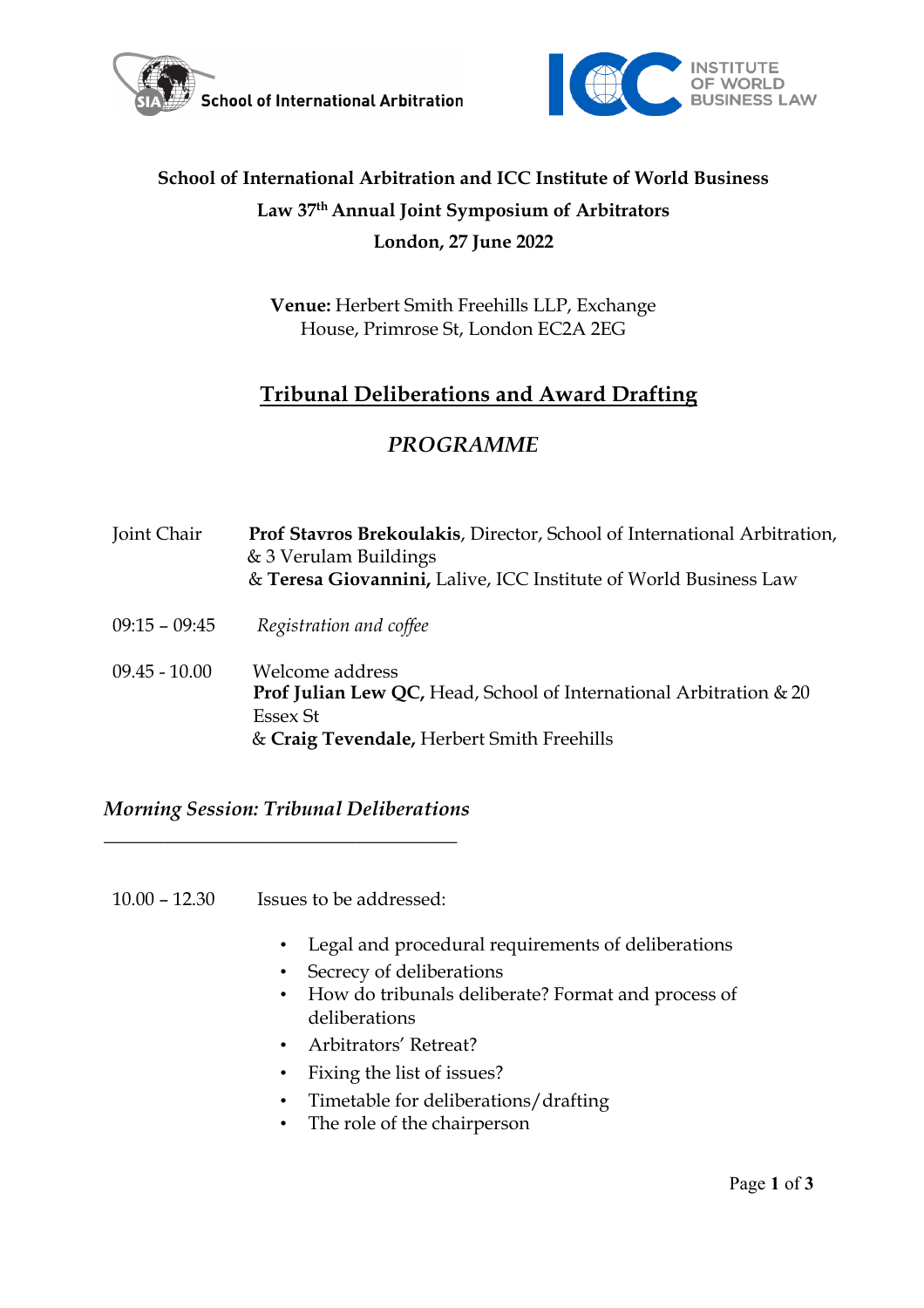- The role of party-appointed arbitrators
- Dealing with uncooperative members of tribunal
- Deliberations and compromises

Moderators: **Prof Stavros Brekoulakis,** Director, School of International Arbitration, & 3 Verulam Buildings & **Prof Georges Affaki**, Affaki

Speakers:

- **Audley Sheppard QC,** Clifford Chance
- **Mika Savola,** Independent Arbitrator
- **Valeria Galindez,** Galíndez Arb
- **Karyl Nairn QC,** Skadden
- **James Castello,** King & Spalding
- **Dr Inka Hanefeld,** HANEFELD International Dispute Resolution

12.15-13.30 *Lunch*

#### *Afternoon Session: Award Drafting*

\_\_\_\_\_\_\_\_\_\_\_\_\_\_\_\_\_\_\_\_\_\_\_\_\_\_\_\_\_\_\_\_\_\_\_

13.30-16.00 **Issues to be addressed**

- Legal framework: finding applicable law/rules to the circumstances
- Drafting the "good award"
- Process of award writing
- Dividing the drafting role or presiding arbitrator draft all?
- Rethinking award-drafting conventions: procedural history, summary of parties' submissions & reasoning
- Use of evidence / exhibits in award drafting
- The role of administrative secretaries
- The role of institutions: review and scrutiny of draft awards
- Dissenting opinions
- Allocating costs